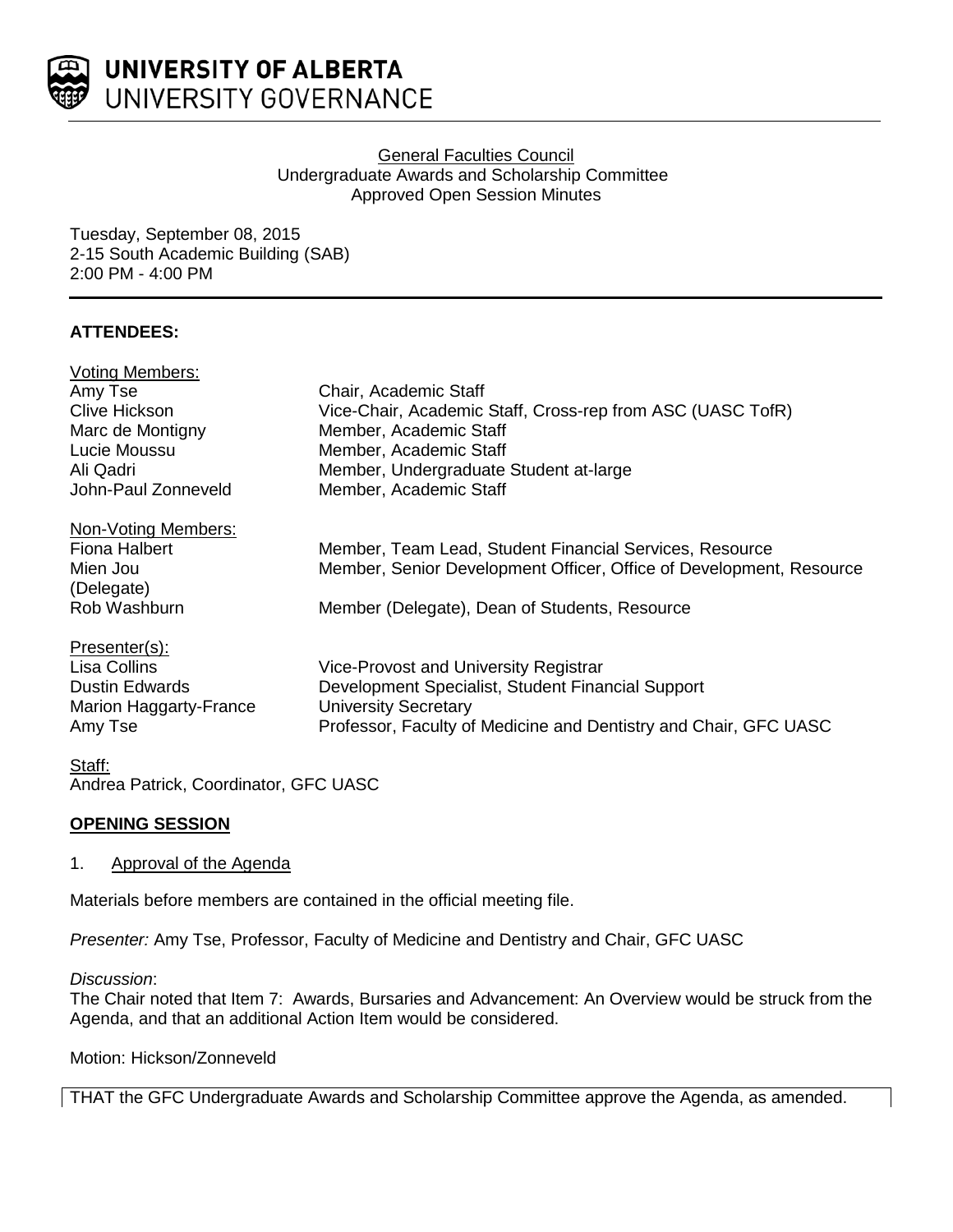## **CARRIED**

## 2. Approval of the Open Session Minutes of May 12, 2015

Materials before members are contained in the official meeting file.

*Presenter*: Amy Tse, Professor, Faculty of Medicine and Dentistry and Chair, GFC UASC

### Motion: Hickson/Tse

THAT the GFC Undergraduate Awards and Scholarship Committee approve the Minutes of May 12, 2015. **CARRIED**

### 3. Comments from the Chair

The Chair welcomed all to the first meeting of GFC UASC for the 2015-16 Academic Year and invited all members to introduce themselves.

### 4. Comments from the University Secretary for the New Academic Year

There were no documents.

*Presenter*: Marion Haggarty-France, University Secretary

#### *Discussion*:

University Secretary Ms Marion Haggarty-France thanked members for their service towards academic governance and provided members with a brief overview of the Committee's Terms of Reference, as well as University Governance.

### **ACTION ITEMS**

### 5. Proposed New President's Award for Refugees and Displaced Persons

Materials before members are contained in the official meeting file.

*Presenter*: Lisa Collins, Vice-Provost and University Registrar

*Purpose of the Proposal*: To approve a new award.

#### *Discussion*:

Vice-Provost and University Registrar Ms Lisa Collins thanked members for their flexibility in considering the proposed new award. She reported that this item was established to acknowledge the impact of the Syrian conflict on university students. She noted that the Faculty of Graduate Studies and Research (FGSR) had approved the graduate student component of the award, and added that the name of the award has been amended.

Members, during the discussion surrounding this item, expressed a number of questions and concerns, including, but not limited to: whether IDF would be assessed; clarification regarding students' abilities to self-identify in terms of eligibility; whether students would be able to clearly understand the target countries; whether the proposers of this new award have considered offering assistance with immigration; whether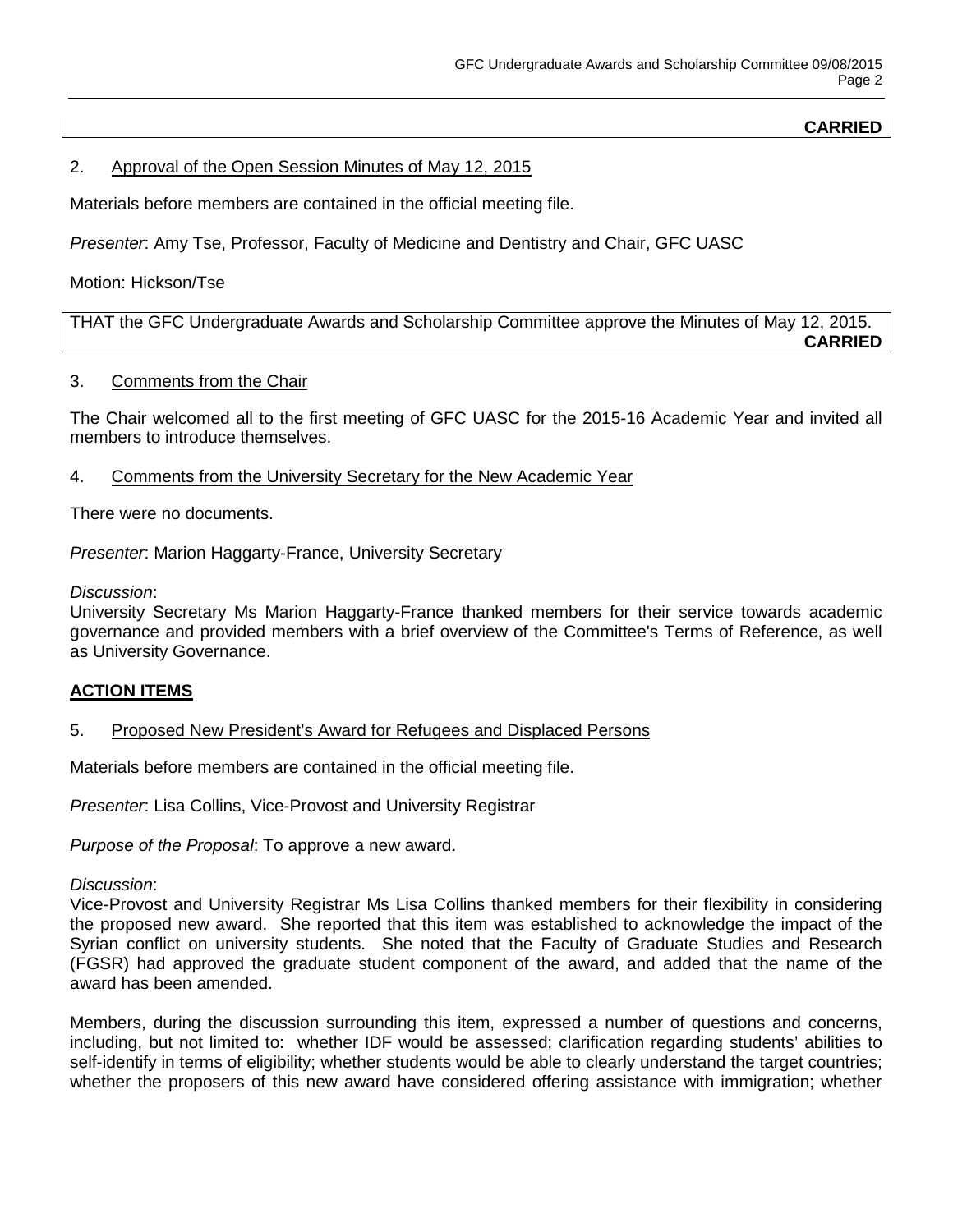refugees are eligible for this award; that the Conditions of the award may be confusing, especially the usage of the term "student permit".

## Motion: Zonneveld/Hickson

THAT the GFC Undergraduate Awards and Scholarship Committee approve, under delegated authority from General Faculties Council, the new President's Award for Refugees and Displaced Persons, as submitted by Student Financial Support and as set forth in Attachment 1, as amended, to be effective immediately.

**CARRIED**

### 6. Amendments to Existing Undergraduate Awards and Bursaries for Approval (September 8, 2015)

Materials before members are contained in the official meeting file.

*Presenter*: Dustin Edwards, Development Specialist, Student Financial Support

*Purpose of the Proposal*: To approve amendments to existing awards, scholarships and bursaries.

### *Discussion*:

During the discussion in relation to this item, members expressed a number of questions and comments, including, but not limited to:

Item 1: Following a lengthy discussion in regards to this item, Mr Edwards agreed to remove it from consideration, pending further clarification.

Item 2: Members discussed credit hours as well as the definition of "part-time".

Item 3: Members discussed the deadline for application, as well as degrees offered by the Faculty of Pharmacy and Pharmaceutical Sciences. A member requested clarification surrounding the annual online request stipulation.

Item 5: A member sought clarification regarding the Field of Study, as listed within the scholarship.

Item 6: Following a lengthy discussion in regards to this item, Mr Edwards agreed to remove it from consideration, pending further clarification.

Item 7: A member pointed out that the Funded By and Application sections were missing from the scholarship description. Mr Edwards noted that he would provide the information following the meeting.

### Motion: Hickson/Zonneveld

THAT the GFC Undergraduate Awards and Scholarship Committee approve, under delegated authority from General Faculties Council, amendments to Existing Undergraduate Student Awards and Bursaries, as submitted by Student Financial Support and as set forth in Attachment 1, as amended, to be effective immediately.

**CARRIED**

### 7. New Undergraduate Awards and Bursaries for Approval (September 8, 2015)

Materials before members are contained in the official meeting file.

*Presenter*: Dustin Edwards, Development Specialist, Student Financial Support

*Purpose of the Proposal*: To approve new undergraduate awards, scholarships and bursaries.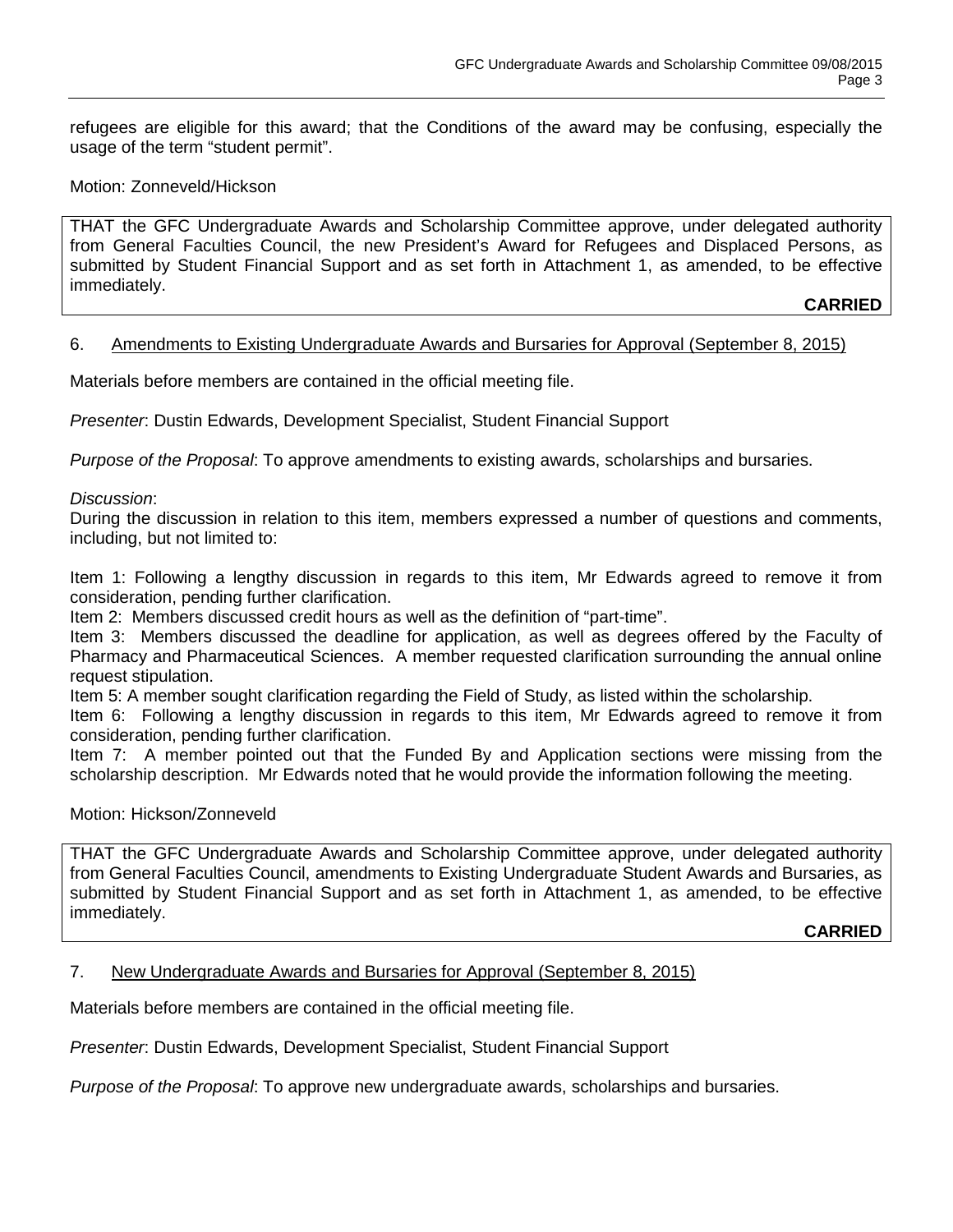## *Discussion*:

During the discussion in relation to this item, members expressed a number of questions and comments, including, but not limited to:

Item 4: Members discussed whether this award should also be advertised in French, and a discussion ensued in regards to the programs offered at the Campus Saint-Jean and Faculte Saint-Jean. A member sought clarification about the nomination process and another sought clarification about the academic average, as listed within the award.

Item 5: A member suggested that using room numbers may limit the longevity of the award description, and an amendment was proposed for the Conditions of the award.

Item 8: A member enquired about the selection process for this award.

Item 10: Members suggested various amendments to this award and sought clarification in regards to the proper name of the listed Faculty.

Item 15: Members discussed the name of the award.

Item 17: A member enquired about the funding term for this scholarship.

Item 18: Members discussed the Field of Study for this prize.

Item 21: Members suggested an amendment to the Funded By section of this award.

Item 22: A member sought clarification surrounding citizenship eligibility for this award.

Motion: de Montigny/Hickson

THAT the GFC Undergraduate Awards and Scholarship Committee approve, under delegated authority from General Faculties Council, new Undergraduate Student Awards and Bursaries, as submitted by Student Financial Support and as set forth in Attachment 1, as amended, to be effective immediately.

**CARRIED**

## **DISCUSSION ITEMS**

8. Question Period

There were no questions.

## **INFORMATION REPORTS**

- 9. Items Approved by the GFC Undergraduate Awards and Scholarship Committee by E-mail Ballots (non-debatable)
- Agenda Title: New Undergraduate Awards and Bursaries for Approval (June 9, 2015)

CARRIED MOTION: THAT the GFC Undergraduate Awards and Scholarship Committee approve, under delegated authority from General Faculties Council, new Undergraduate Student Awards and Bursaries, as submitted by Student Financial Support and as set forth in Attachment 2, as amended, to be effective immediately.

### 10. Information Items Forwarded to Committee Members Between Meetings

- GFC Undergraduate Awards and Scholarship Committee (UASC): E-Mail Vote [Emailed to members on June 9, 2015]